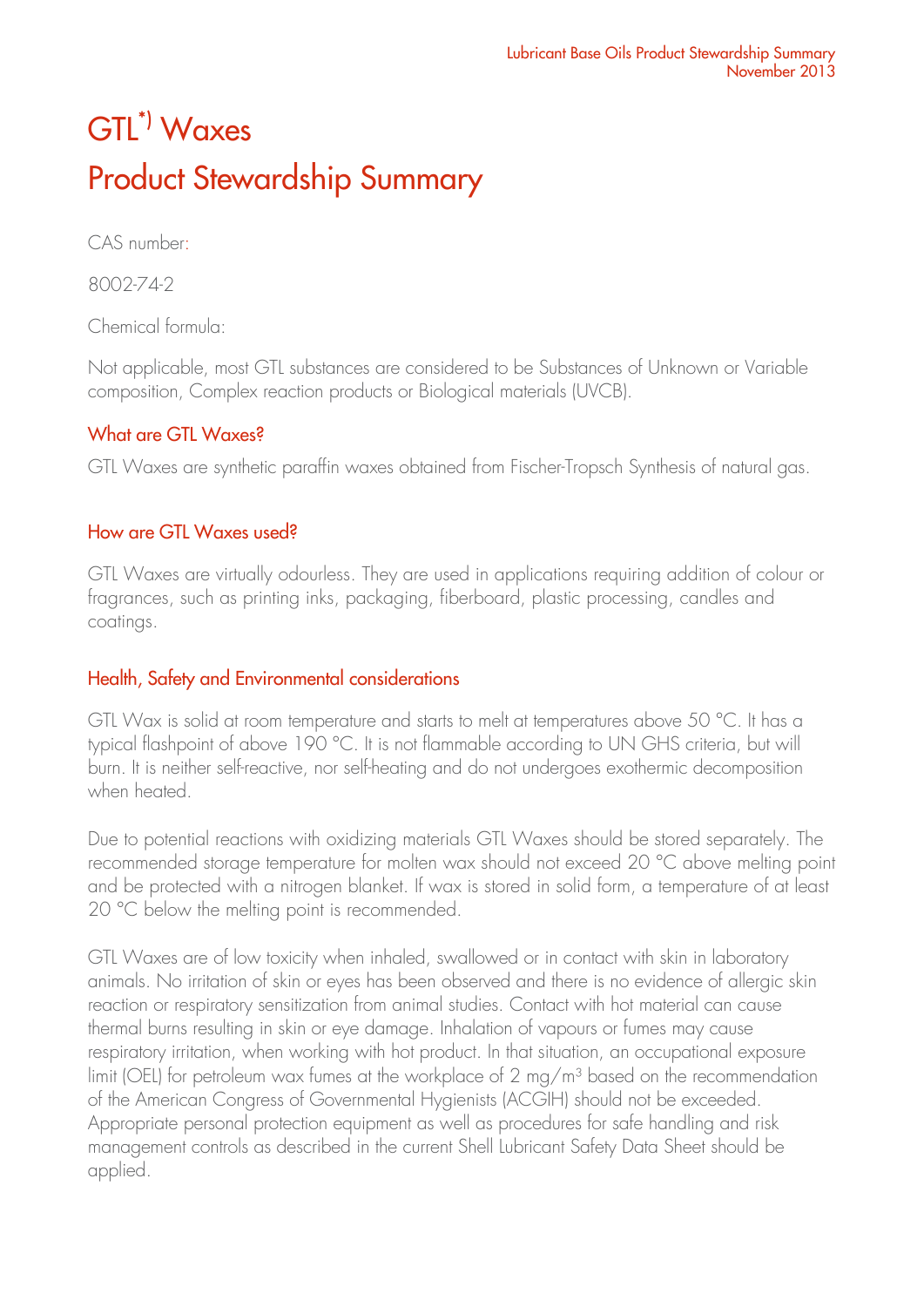Kinematic viscosities of this material can only be measured at elevated temperatures, for example 100 °C. Therefore, GTL Waxes do not pose an aspiration hazard.

It can be concluded from studies on the mutagenic potential of GTL products that they are not considered to be germ cell mutagens or carcinogens. There is no evidence or any indication of developmental and reproductive toxicity with GTL waxes.

Based on the above this material is not classified according to UN GHS criteria.

The product is poorly soluble in water and will float on water. Based on predicted data and read across to petroleum products with similar composition GTL waxes are considered to be practically nontoxic.

GTL Waxes are UVCB substances (see explanation under "Chemical formula"). Based on the available compositional information, measured and predicted data it can be concluded that the major constituents are inherently biodegradable and have a bio-accumulation potential.

Following UN GHS criteria, GTL Waxes is not classified for environmental hazards.

This material is solid or semi-solid under normal conditions at room temperature and if enters soil it will quickly adsorb to soil particles, be of low or no mobility and not contaminate ground water.

The health, safety and environmental considerations above are not applicable for used product, as this may contain more hazardous substances present as a consequence of different applications of this wax, for which specific additives or other substances may have been introduced.

### Storing and transporting GTL Waxes

GTL Waxes are transported by ship, road and rail.

The temperature during storage and transportation should not exceed 20 °C above the congealing point.

Precautionary measures against static discharges as well as the very low risk of dust formation (more likely during manufacture or end use in particle sizes below 420 µm) in case of small particles must be undertaken during loading and unloading and all operators must wear personal protective equipment.

Storage tanks should be made from mild steel.

### Risk Characterization Summary

Risks associated with exposure to these products have been evaluated for the following "chain-of-commerce" activities: manufacture, storage, product transfer, transportation, and customers / markets. They are manufactured, stored and transported to customers in closed